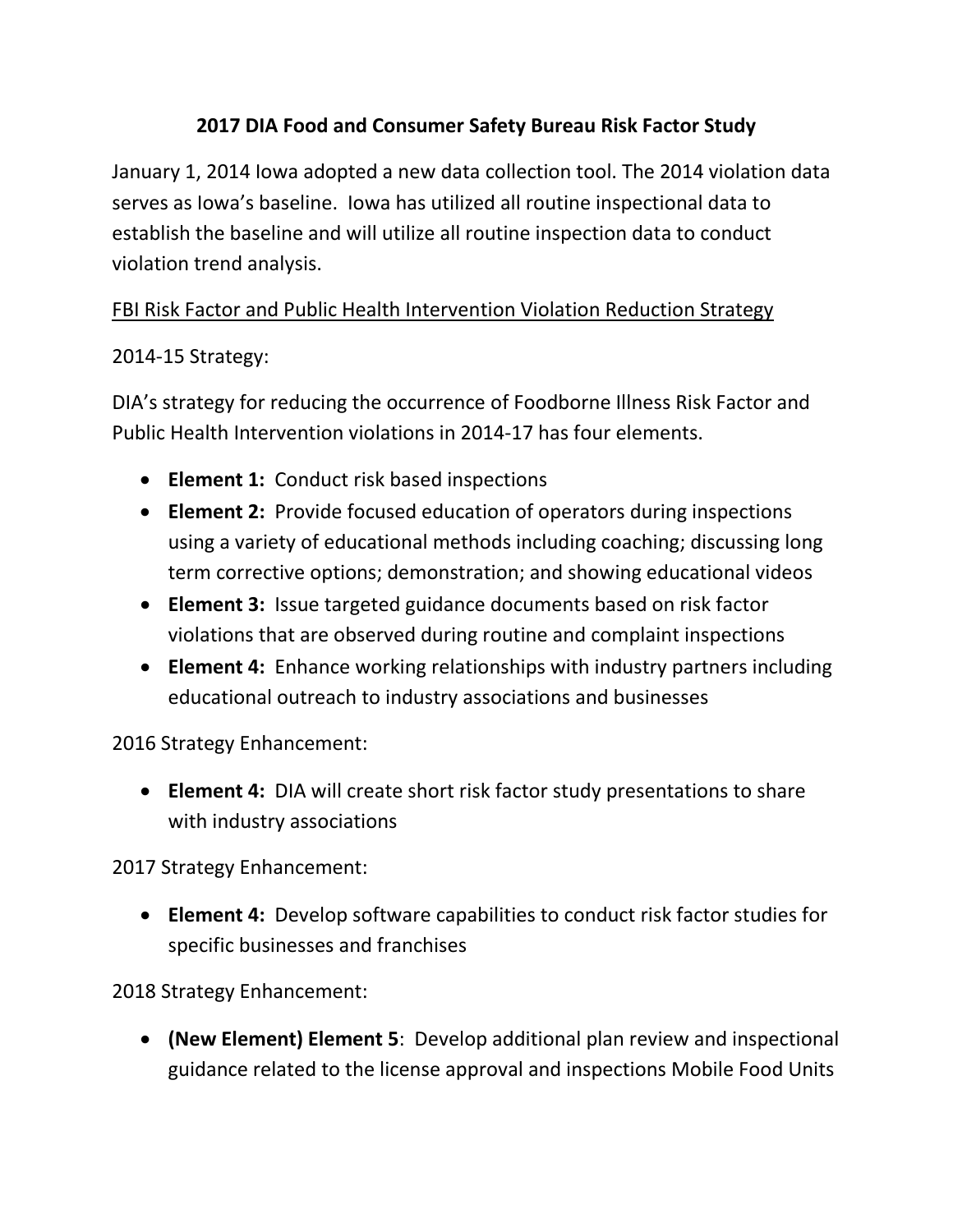• **Element 4:** Prepare individual Brand/Franchise risk factor studies and share the information with these businesses

#### Risk Factor Study Key:

1- Person in charge present, demonstrates knowledge, and performs duties

2- Certified Food Protection Manager

3-Management, food employee and conditional employee knowledge, responsibilities and reporting

4-Proper use of exclusions and restrictions

5- Procedures for responding to vomiting and diarrheal events

8- Hands clean and properly washed

9- No bare hand contact with ready to eat foods

10- Hand washing sinks properly supplied and accessible

15- Food separated and protected (Cross Contamination and Environmental)

16- Food contact surfaces: cleaned and sanitized

18- Proper cooking time and temperatures

19- Proper reheating procedures of hot holding

21- Proper hot holding temperatures

22- Proper cold holding temperatures

23- Proper date marking and disposition

24- Time as a public health control: procedures and records

25- Consumer advisory provided for raw or undercooked foods

29- Compliance with variance, specialized process, reduced oxygen packaging criteria, and HACCP plan

AS- Approved Source

FAE- Facilities have Adequate Equipment and Tools

GHP- Good Hygienic Practices

PC- Proper Cooling

TMI- Toxic Materials are identified, used, and stored properly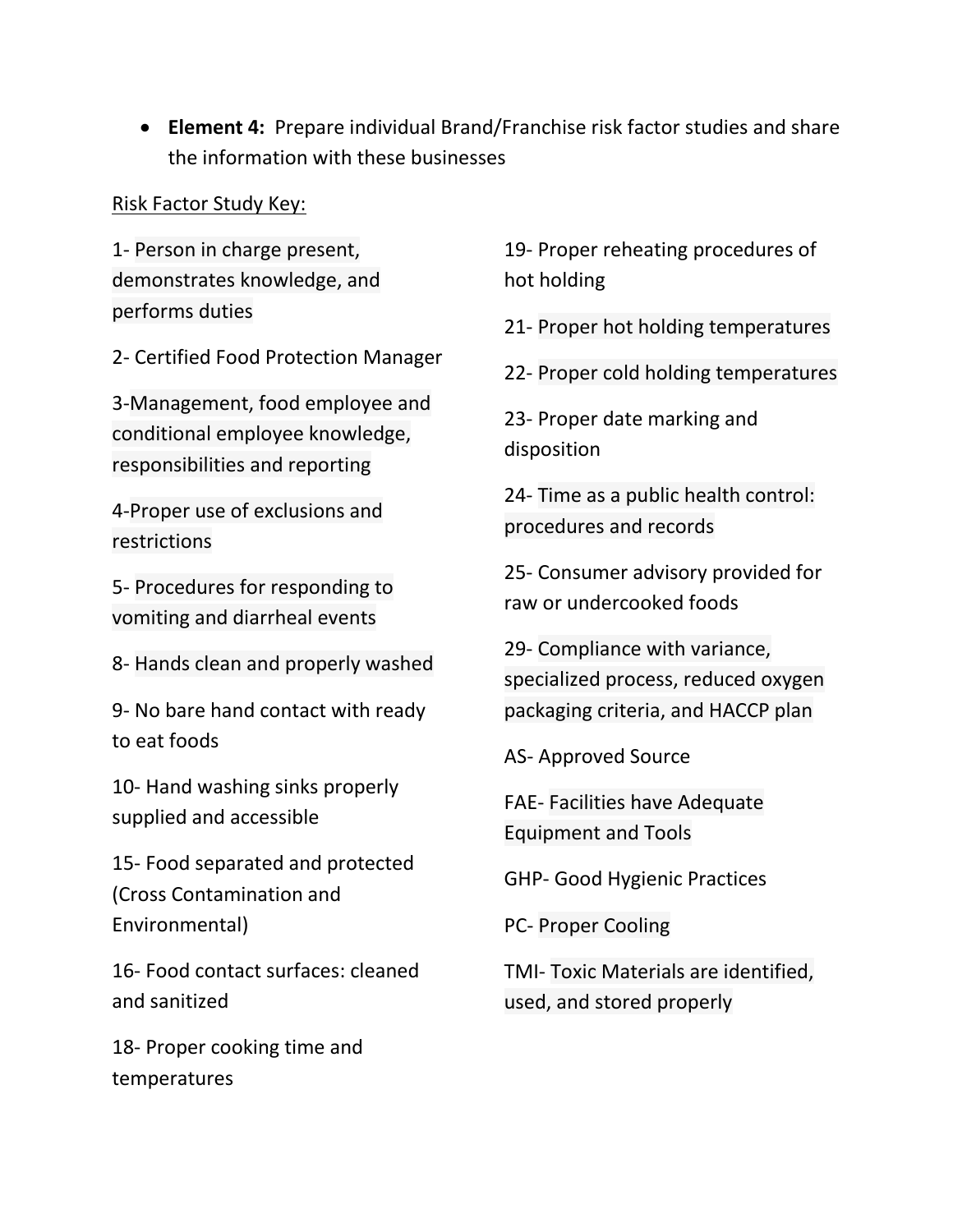

Industry Segment – Quick Serve Restaurants (no table service)

Inspection results from 3731 Routine inspections were used in this study. We have seen a upward trend in several risk factor areas over the last four years. Specifically: 2, 3, 5, 10, 16, FAE, GHP and PC. Several reasons may account for this trend including but not limited to; decreased regualtory presence, identification of more violations due to an increased focus on risk factors during inspections and industry challenges such as economic, workforce and market conidtions. An additional explanation for the upward trend in areas 2, 3 and 5 may be attributed to full implementation of the regulations and an expectation of compliance. This facility type has seen a static or downward trend in the following areas: 8, 9, 15, 21, 22, 23, 24. We will continue to "stay the course" with our current strategy. This inforamtion will be shared with our inspections staff and we will focus more on discussing and fostering the implementation of long term corrective actions. This information will also be shared with indsutry associations and businesses in this sector.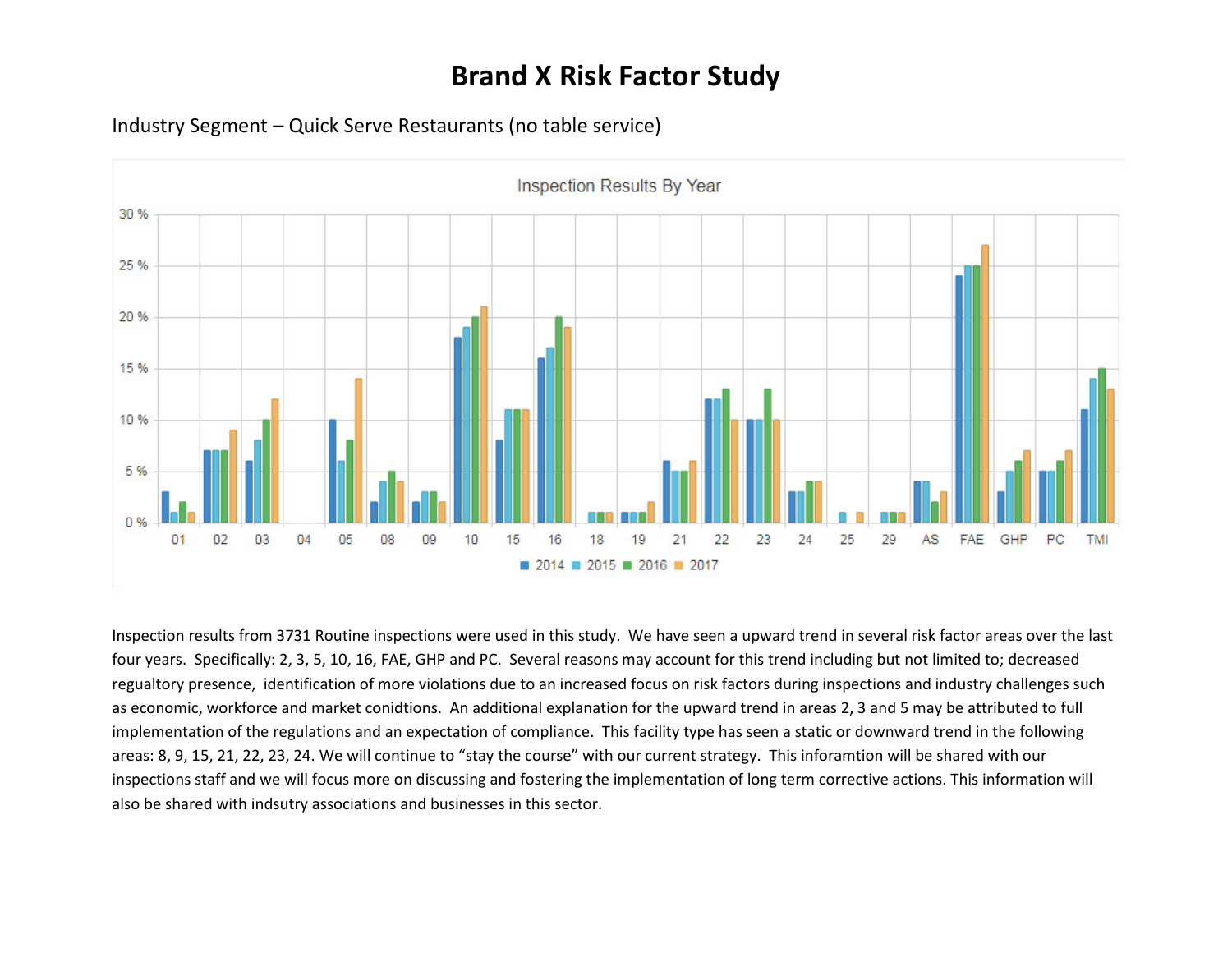#### All Iowa Brand X Restaurants:



**Inspection Results By Year** 

This study includes the inspection results from over 400 routine inspections conducted at Brand X restaurants between January 1, 2014 and December 31, 2017. Most areas observed in Brand X restaurants are the similar to the overall industry segment. However, there are some notable differences. Violations in risk factor areas **3 (Management, food employee, conditional employee knowledge, responsibility, and reporting)** and **5 (Procedures for responding to vomiting and diarrheal events)** were observed less frequently in Brand X restaurants compared to the overall industry segment. These areas are primarily documentation driven. Violations in risk factor areas **9 (Bare hand contact with RTE foods)**, **22 (Cold holding temperatures), 24 (Time as a public health control)**, and **18 (Proper cooking temperatures)** were observed at a higher frequency in Brand X branded restaurants as compared to the overall industry segment. These areas are primarily food employee execution driven. Risk factor areas of concern that are not significantly different from the overall industry segment but are observed out of control during more than 20% of routine inspections are; **16 (Food contact surfaces cleaned and sanitized), FAE (Facilities and equipment )** and **TMI (Toxic materials identified, used and stored)**.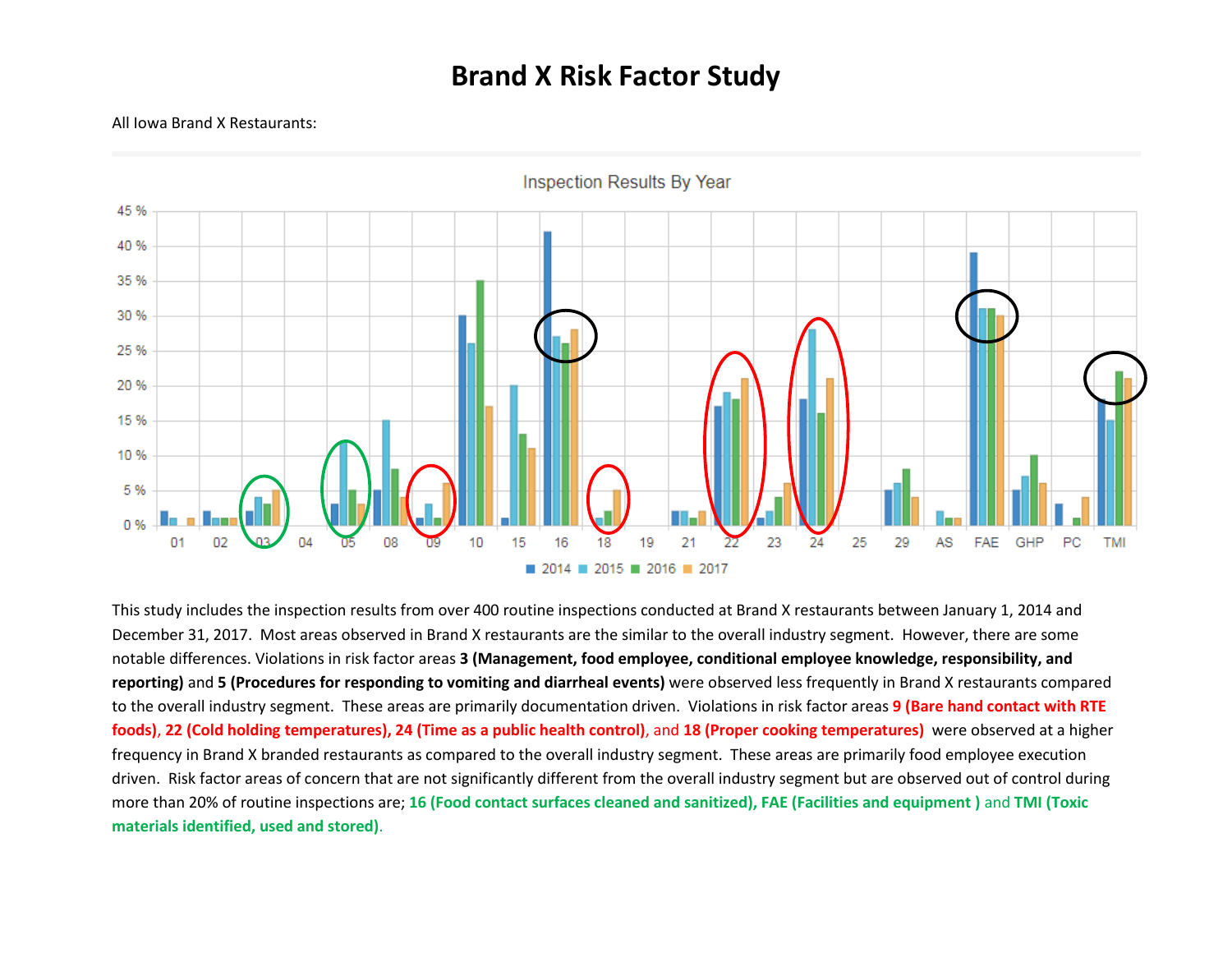#### **Franchise 1:**



Inspection Results By Year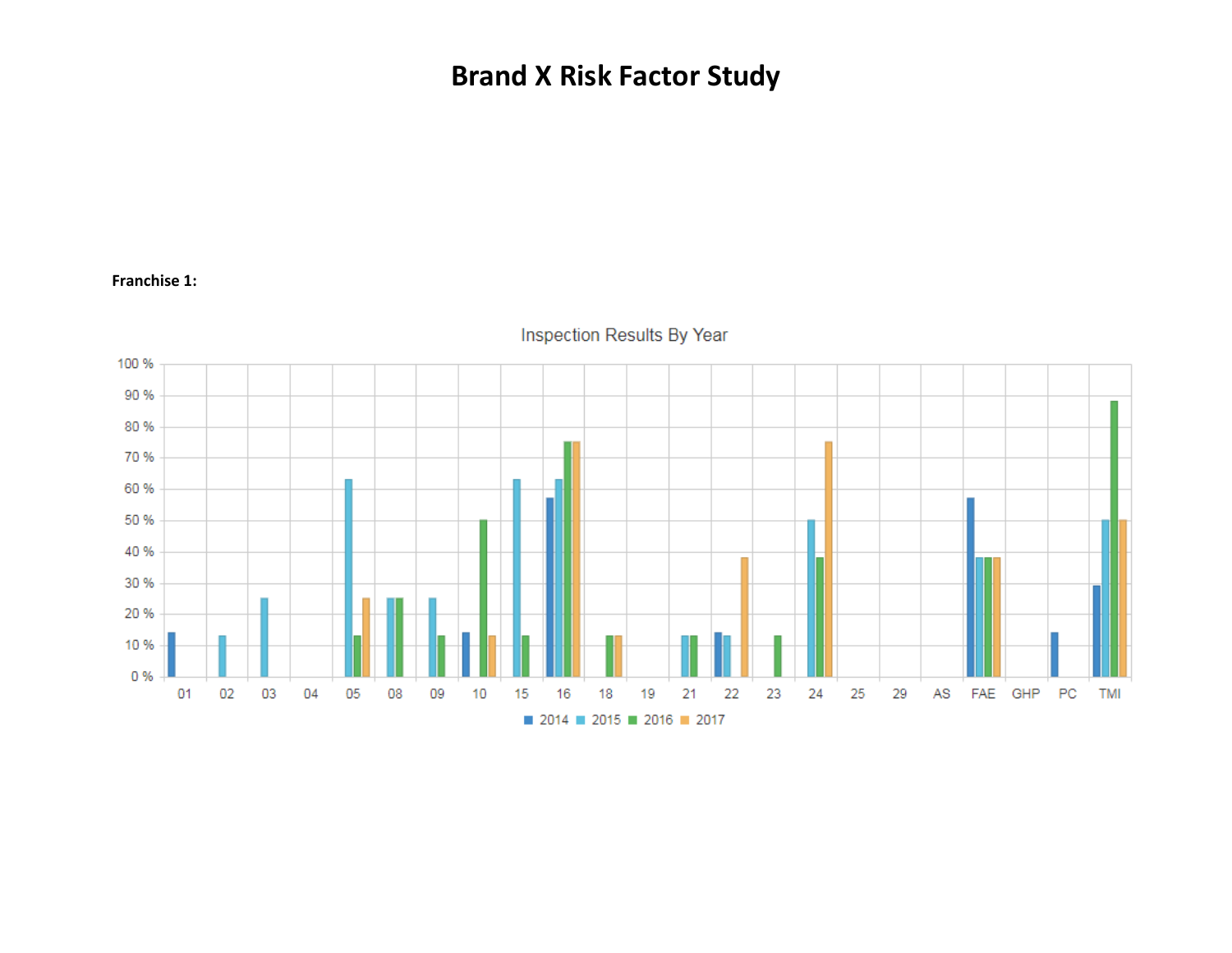#### **Franchise 2:**

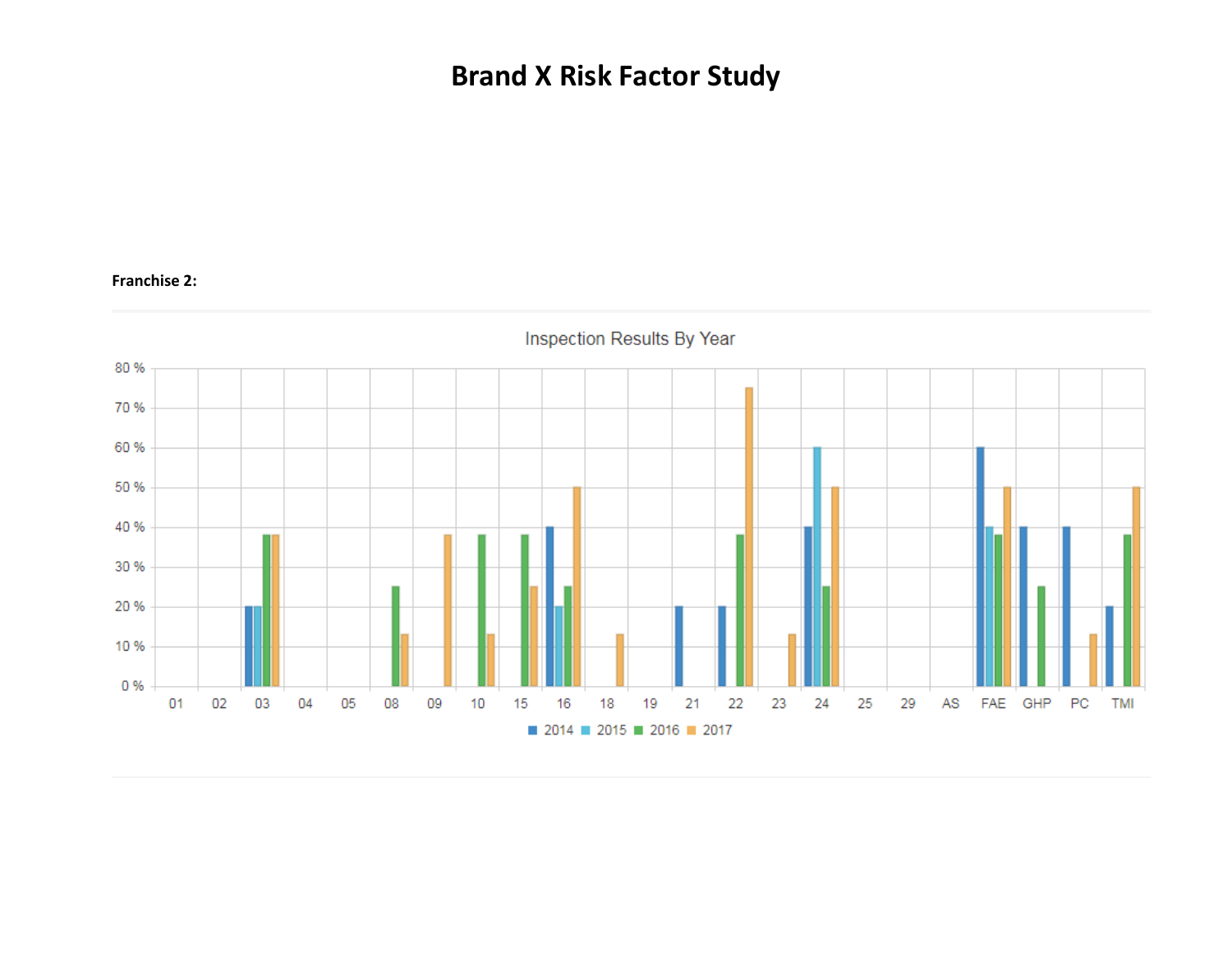#### **Franchise 3**:

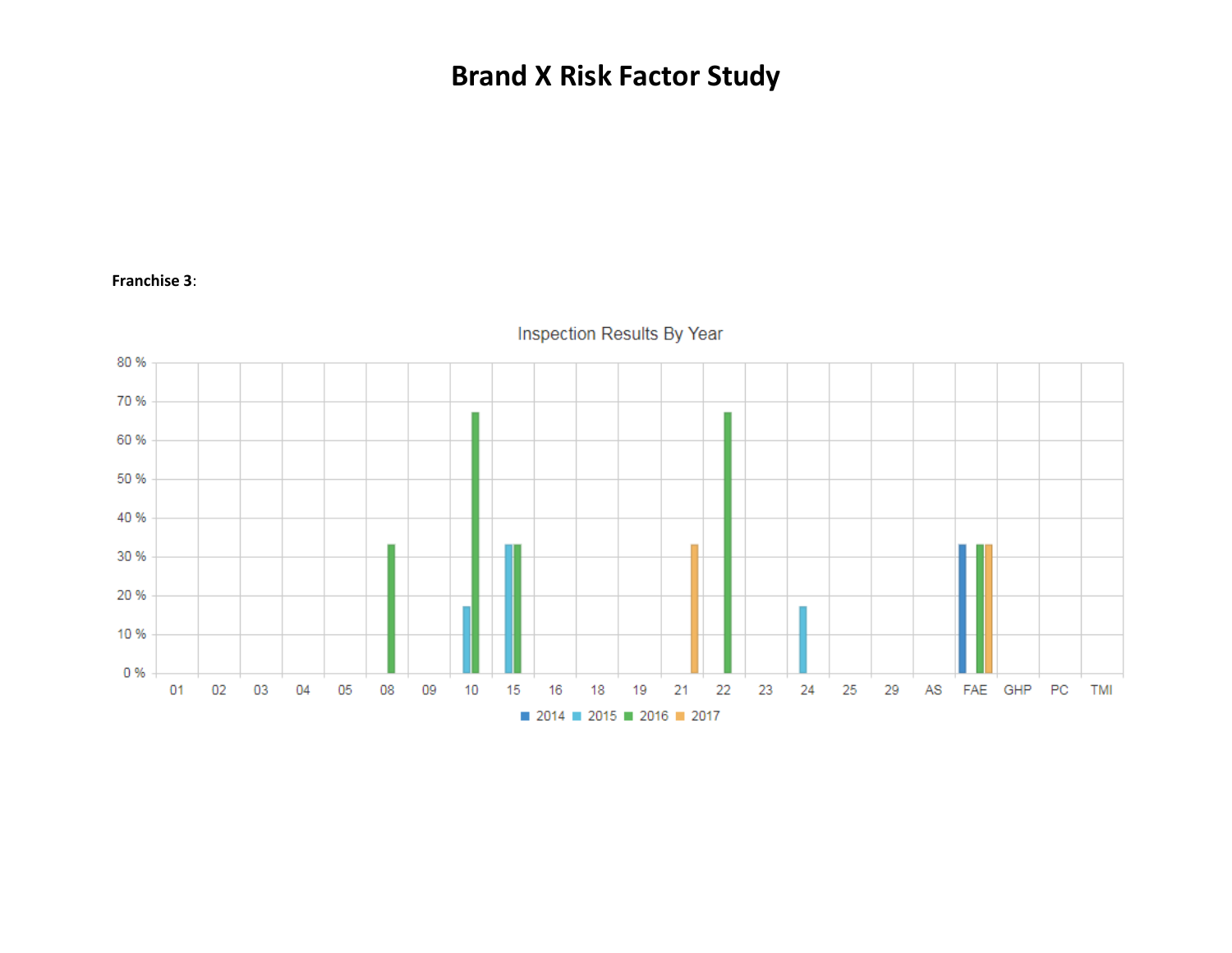

#### **Franchise 4**: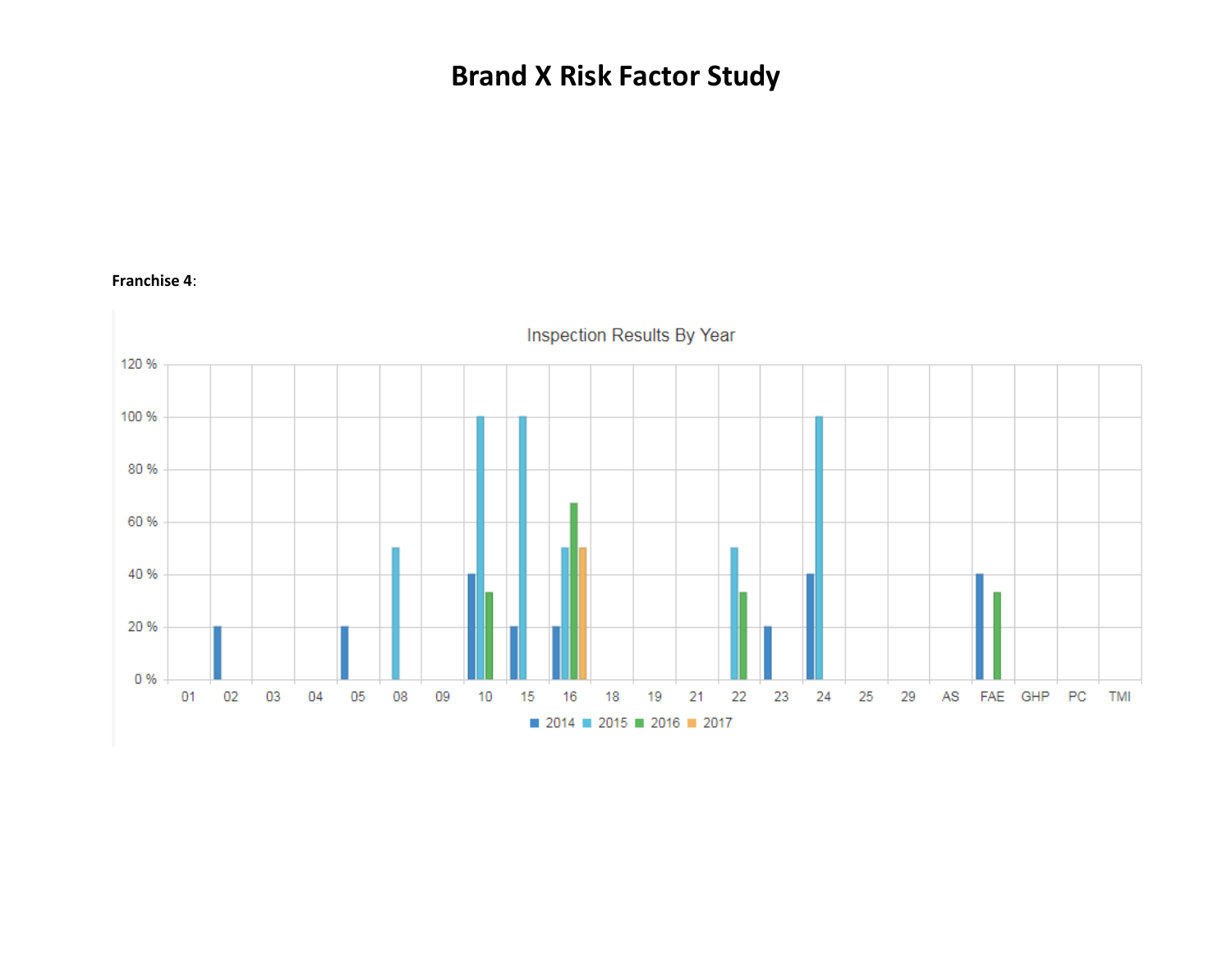#### **Franchise 5**: